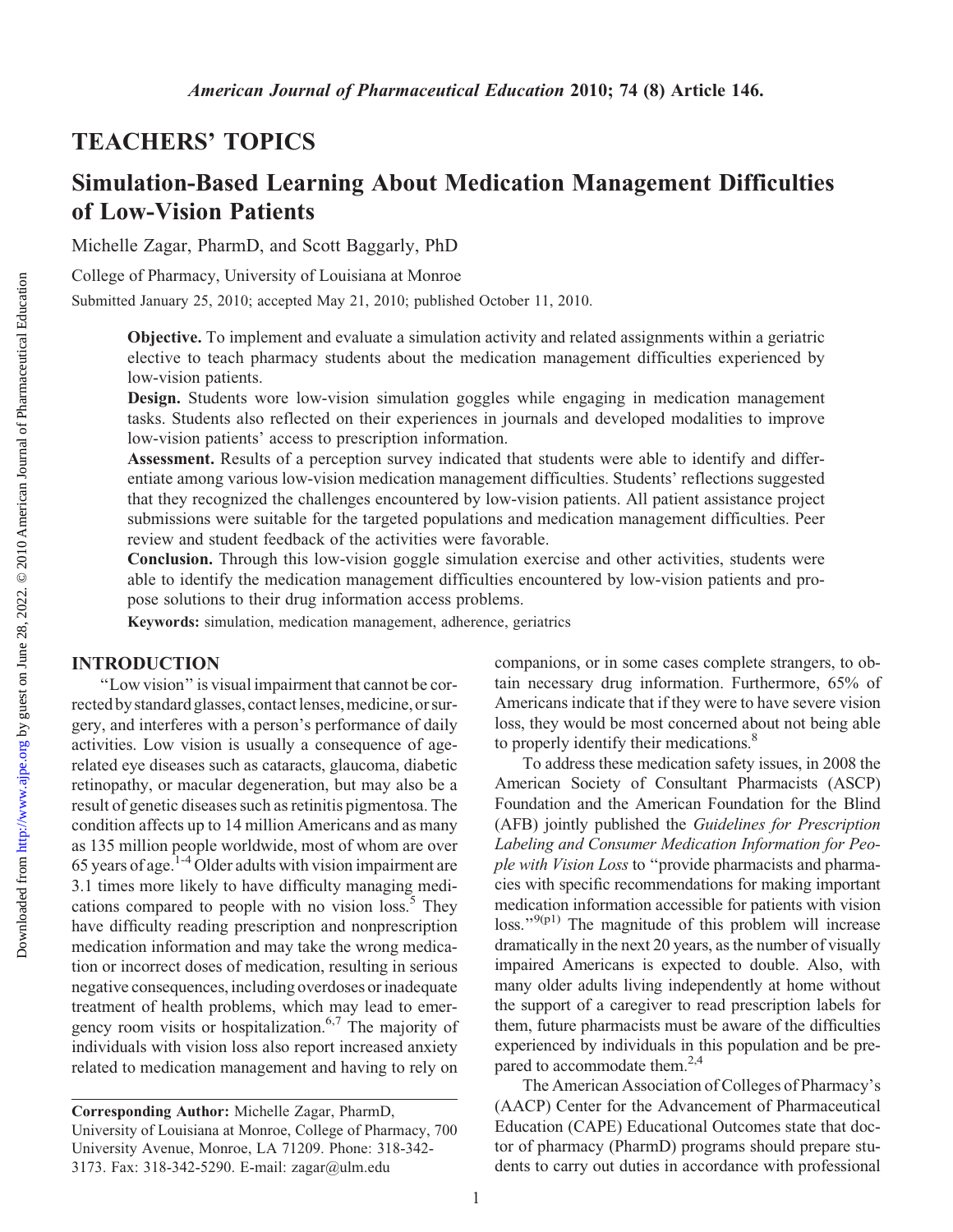Downloaded from

guidelines,<sup>10</sup> such as those published by ASCP and AFB.<sup>9</sup> Furthermore, AACP and the Accreditation Council for Pharmaceutical Education (ACPE) both recommend that PharmD programs employ strategies by which students are active in and take responsibility for their learning and through which they think critically and learn to solve problems related to drug therapy. Among the methods recommended for accomplishing these tasks are activelearning strategies, including simulations.<sup>11-13</sup>

Simulation activities may be the most effective method to achieve some educational objectives and can be specifically structured to meet learning objectives and tailored to fit individual needs. Simulations allow the instructor to move away from teacher-centered direction and present more student-centered learning opportunities that improve student interest in material, increase learning, and contribute to students' affective growth. $14,15$  Although studies in healthcare education, including pharmacy, have described classroom simulations of a variety of agerelated impairments including vision loss, none have specifically focused on visual impairments.<sup>16-26</sup> Some of these multi-factorial activities have included awareness of the medication management difficulties of older adults, but the activities did not target identification of students' ability to identify particular medication-related problems of the visually impaired.<sup>17-20</sup> The AACP suggests that professional pharmacy programs should not only prepare students to provide population-based care by identifying patients who require special attention, but should also teach students to provide patient-specific care, as therapeutic management is most effective on an individual level.10,13 Since not all patients with low vision are impaired as a result of the same disease, it is important to provide students with simulation experiences that include a variety of low-vision diseases. Although 1 article described an activity in which pharmacy students were exposed to a series of visual impairment simulations as part of a comprehensive geriatric experience, the article did not spotlight the impairment differences among the diseases nor address the medication management difficulties associated with each impairment.19 In order to prepare students to provide assistance to this underserved population, learning situations must include first-hand exposure to a variety of visual impairments as well as a detailed investigation of the difficulties related to medications.

This paper describes a low-vision simulation activity in which students experience the medication management difficulties of patients with various low-vision conditions and use their new-found knowledge to devise methods for improving access to prescription information for these patients. Students first participated in this simulation at the University of Louisiana at Monroe (ULM) College of

Pharmacy in 2005 in the geriatric elective course Aging and Drug Use in the Elderly. The major objective of this course is to define medication-related problems that affect medication use and therapeutic outcomes in older adults, including age-related eye diseases and low vision. Subjects that cannot be addressed in great detail in the geriatric components of the required curriculum due to course time constraints are covered in this elective course. This experience was designed to provide students with a better understanding of the various medication-related difficulties faced by visually impaired patients and to expand students' opportunities to develop patient- and population-specific services related to low vision.

## DESIGN

In this simulation activity, students wore welder's goggles with lenses that had been altered to simulate low-vision conditions of glaucoma, cataracts, macular degeneration, diabetic retinopathy, and retinitis pigmentosa, while manipulating pills, prescription vials, and other medicationrelated materials. The low-vision goggles used in the activity have been previously described.<sup>27</sup> The objectives for the learning series were for students to: (1) recognize challenges encountered by older adults with low-vision conditions; (2) compare and contrast medication management difficulties among low-vision conditions; (3) differentiate medication management difficulties of individual low-vision conditions; and (4) propose solutions to prescription drug information access problems for patients with low vision.

#### Description of Low-Vision Learning Module

Learning activities throughout this series transitioned from a teacher-directed format to student-centered activities and critical-thinking exercises. The concept of low vision was introduced via a traditional lecture that covered age-related changes in the eye and the disease processes of the selected low-vision conditions. Some online pictorial simulations of disease characteristics and progression also were provided. Prior to the start of the next class meeting, 5 simulation activity stations were set up at separate tables in the classroom, 1 for each low-vision disease covered. All materials for each station were organized and placed in a zippered bag prior to the simulations. Approximately 30 minutes were required to assemble the stations. At the beginning of the class period, the background disease information was reviewed in an informal quiz format using animated PowerPoint slides. Students were then divided into groups and rotated among the stations, engaging in 9 medication-related tasks at each station while wearing the given pair of low-vision simulator goggles. The list of tasks included many of the most common ways in which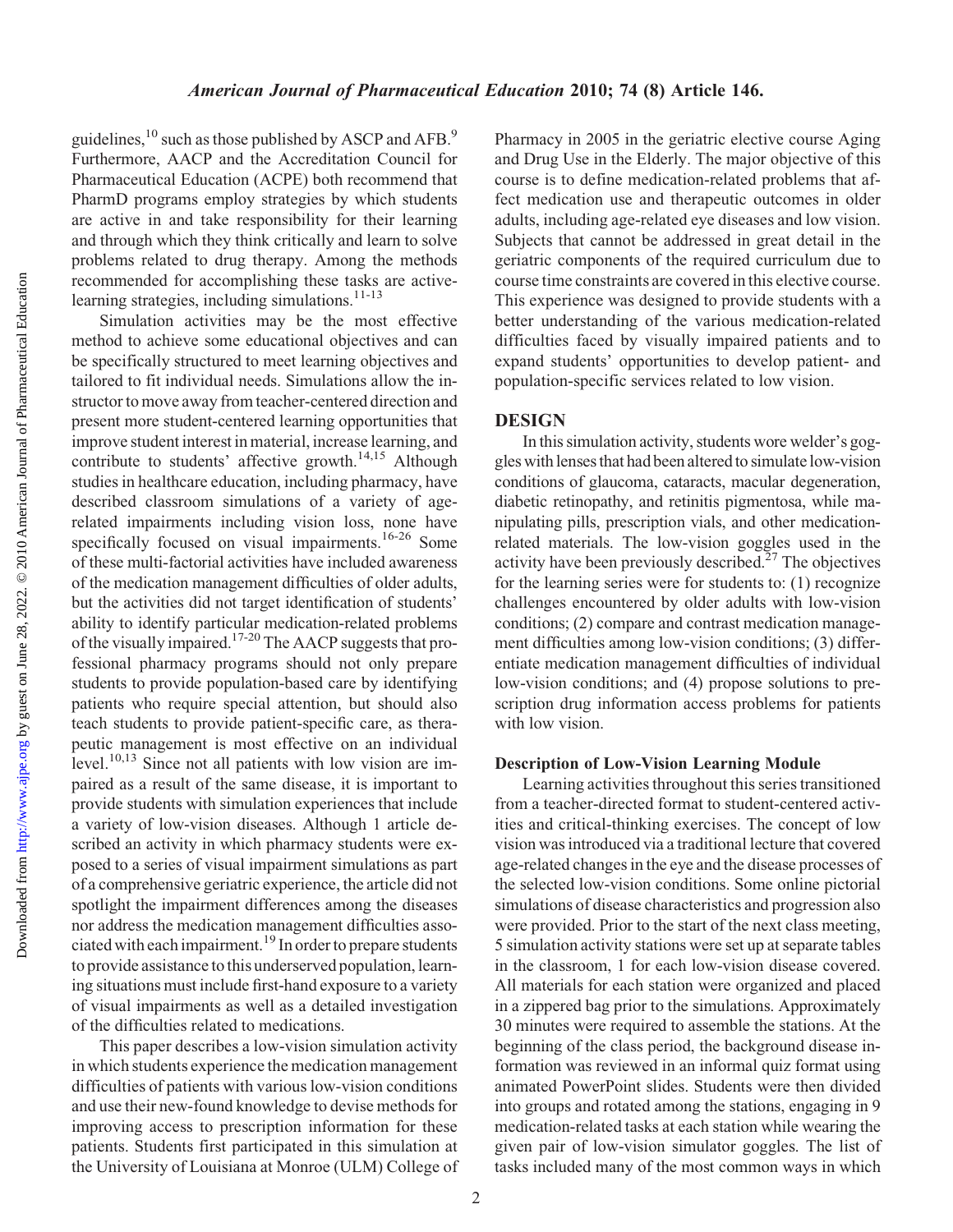Downloaded from http://www.ajpe.org by guest on June 28, 2022. © 2010 American Journal of Pharmaceutical Education by guest on June 28, 2022. © 2010 American Journal of Pharmaceutical Education <http://www.ajpe.org> Downloaded from

patients interact with medications on a regular basis. Students read prescription labels, auxiliary labels, and patient information leaflets; distinguished the color, shape, and size of, and fine markings on tablets and capsules; poured doses of liquid medications (colored simple syrup) into spoons; and measured doses of medications in syringes (without needles). Students only manipulated medications; no medications were ingested. Students were instructed to look at all parts of the prescription label, including the number of refills and expiration date, and to approach reading the label as a patient would, word-for-word, without relying on pharmacy knowledge that might allow them to infer the directions for a particular drug. In addition to the course coordinator and other instructors, students previously enrolled in the course also served as facilitators. Facilitators trained in the simulation procedures by the course coordinator to ensure consistency in manipulation of all components of the learning activities were available at each station. Prior to leaving each station, students completed a worksheet on which they listed visual characteristics of each disease, daily activities that may be affected by each condition, and medication-related issues that may be affected by each disease. These worksheets were intended to serve as notes for students' next assignment related to the simulation. In addition, students completed a survey evaluating their perceptions of the level of difficulty associated with each task completed for each low-vision condition. They were also asked to submit honest, anonymous comments on the simulation prior to leaving the classroom.

At the next class meeting, students were challenged to use their experience with the low-vision simulator goggles and their creativity and critical-thinking skills to complete a patient assistance project. The period began with a brief review and discussion of students' simulation experiences, then perception survey results were shared with the students. After the discussion, students were divided into groups and tasked with designing a device, technique, or routine to improve access to prescription drug information for older adults with 1 of the 5 low-vision diseases. Students were given the remainder of the 50 minute class period to work on the project; however, an additional 2 to 3 hours of students' time were required to complete the assignment depending on the complexity of the project design. Groups presented prototypes of their projects to the class a week later. In addition, students also were required to submit justification for their design, including the characteristics of the chosen disease, the group's reason for choosing that condition, their perceived medication management difficulties in the population, a description of the assistive method, and the rationale for how the method would help individuals in that population. The assignment was graded on 4 areas: (1) suitability for

the chosen condition and population; (2) ease of use; (3) reproducibility, including cost; (4) creativity and effort. Scores were assigned using a rubric developed based on the critical features recommended by the AFB for effective assistance modalities for visually impaired individuals.<sup>28</sup>

As part of the regular weekly requirements of the course, students also completed a reflective journal exercise on their experience with the medication management difficulties of low-vision patients. All journal entries for the course were graded subjectively using a rubric to score content, thought, effort, mechanics, and professionalism. (The rubrics are available from the author upon request.)

#### EVALUATION AND ASSESSMENT

Approximately  $1\frac{1}{2}$  to 2 hours of class time were required to complete all 5 low-vision simulation stations and the worksheet exercises, based on a class size of about 20 second-year (P2) and third-year (P3) students, with time required dependent upon the availability of at least 2 pairs of simulation goggles at each station.

Because there was no documentation in the literature of the medication management difficulties associated with different low-vision conditions with which students' experiences could be compared, a survey was conducted to evaluate students' perceptions of task difficulty for each condition. Prior to administration, the questionnaire was evaluated for face and content validity with a focus group of faculty members and students. Minor changes in language and formatting were made to the final instrument based on feedback from the focus group. The ULM Institutional Review Board granted expedited approval for this survey and written informed consent was obtained from all participants. After each simulation, students  $(n=18)$ independently responded to 9 Likert-type survey items evaluating task difficulty on a scale of 0 to 4 for each disease ( $0 =$  no difficulty and  $4 =$  great difficulty). Students were instructed to respond to each item by evaluating their experiences with each simulated disease compared to their experience performing the same tasks with normal vision, including accommodations made because of having low vision and time involved in completing each task.

The task difficulty ratings within each low-vision condition were compared with Kruskal-Wallis tests due to the ordinal nature of the rating scale. Differences in task-difficulty ratings for students in different professional years of the PharmD program were evaluated with the Wilcoxon rank sum test. In addition, a difficulty index score was calculated for each condition in order to compare the overall level of medication management difficulty among the 5 diseases. Each difficulty index score was calculated as the total of the 9 task difficulty ratings for the given low-vision condition and could range from 0 to 36.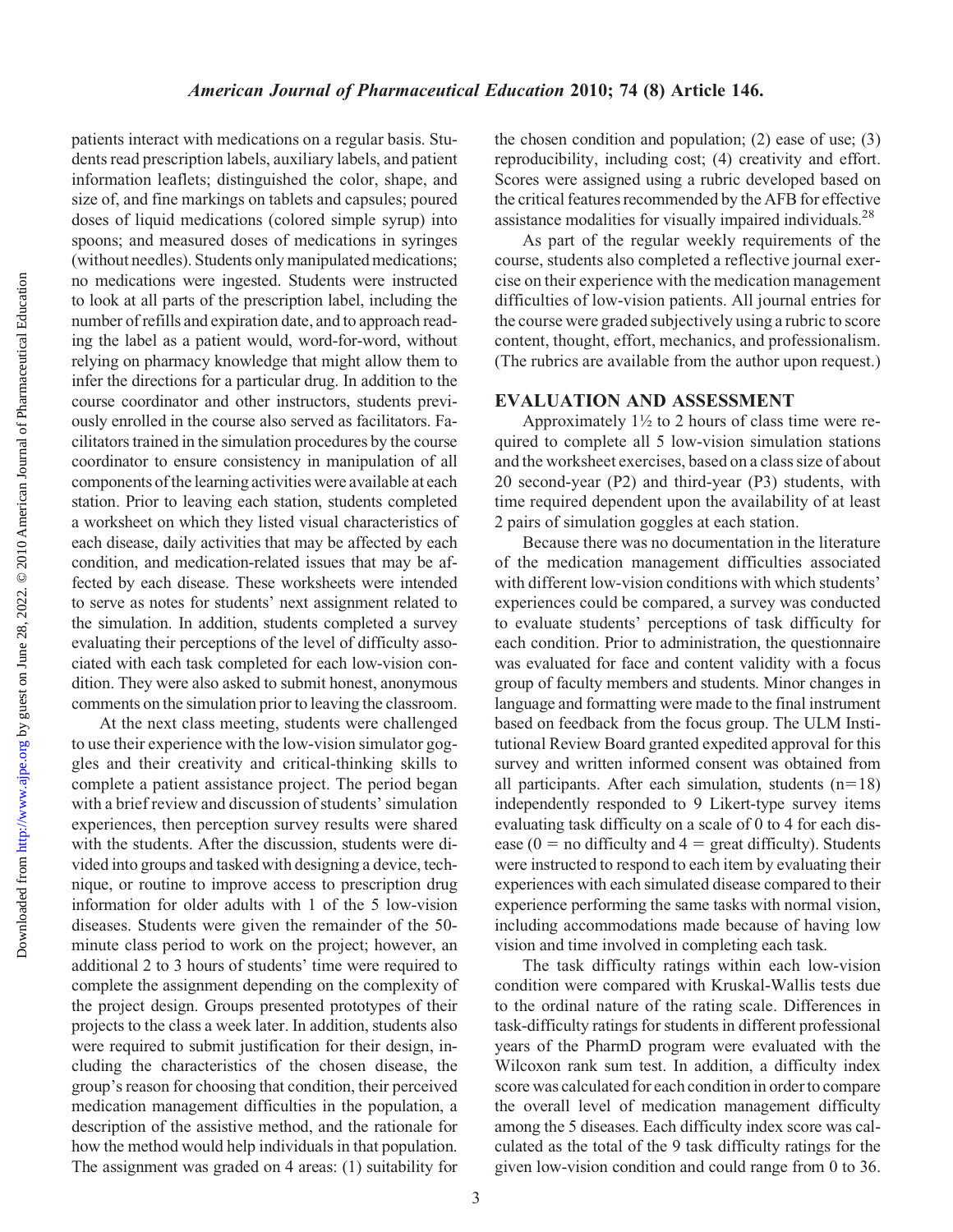Downloaded from

Difficulty index scores among the low-vision conditions and for each professional year were evaluated for differences using ANOVA, with post-hoc analysis using Tukey's Honestly Significance Difference test. Data were analyzed with SAS, version 9.1 (SAS, Chicago, IL) using an alpha level of 0.05.

Eighteen students (100% of the class) completed the perception survey. When comparing and contrasting medication management difficulties among low-vision conditions, medication management difficulty index scores (Table 1) indicated that students perceived the greatest medication management difficulty with macular degeneration and the least with glaucoma. The difficulty index scores were significantly higher for macular degeneration, cataracts, and diabetic retinopathy than with glaucoma and retinitis pigmentosa. There were significant differences in the degree of difficulty reported for performing various medication-related tasks with each simulated disease  $(p<0.001)$ . The most difficult tasks for all diseases were reading patient information leaflets and drawing correct doses of medications in a syringe (Table 2). When comparing differences in task difficulty ratings by professional year, P2 students found reading tablet markings during the glaucoma simulation significantly more difficult than did P3 students (P2 median  $= 2$ ; P3 median = 0;  $p = 0.023$ ). No other significant differences in ratings occurred between P2 and P3 students. There also was no significant difference in overall index scores for each condition by professional year ( $p > 0.32$ ).

Student group submissions for the patient assistance project included a variety of assistance modalities. Two groups submitted different talking prescription vials, created by attaching inexpensive audio recording devices to prescription vial caps. The pharmacist would be able to record information on the device prior to dispensing and the patient could simply press a button to hear the name and strength of the medication, dosing and frequency instructions, indication, and other important information. Two other groups labeled vials with tactile indicators,

Table 1. Difficulty Index Scores for Medication Management Tasks  $(N=18)^a$ 

| <b>Low-Vision Condition</b> | <b>Mean Difficulty</b><br><b>Index Score</b> |  |  |
|-----------------------------|----------------------------------------------|--|--|
| Glaucoma                    | 8.1                                          |  |  |
| Retinitis pigmentosa        | 12.2.                                        |  |  |
| Diabetic retinopathy        | $21.6^{b}$                                   |  |  |
| Cataracts                   | $27.3^{b}$                                   |  |  |
| Macular degeneration        | $35.3^{b}$                                   |  |  |

<sup>a</sup> Difficulty index score range =  $0 - 36$ . b Scores on these items were significantly higher than those for glaucoma or retinitis pigmentosa ( $p < 0.001$ ).

including 3-dimensional paint or stickers in the form of letters, numbers, and shapes, to identify drug indications and dosing instructions, frequency, and timing. These groups also provided a variety of large, high-contrast reference sheets or charts to link the prescription vials to the indicators and to serve as patient reminders of what the symbols represent. While students were instructed only to focus on an individual low-vision condition, some groups stated that their designs might be applicable to multiple impairments, which was in keeping with the AFB's recommendations.28 The average project score was 96%. All submissions were suitable for the targeted populations and addressed the medication management difficulty associated with the disease chosen. The assistance modalities were determined to be at least relatively easy for the intended audience to use and could be reproduced inexpensively by a community pharmacist, requiring little to no cost to be passed on to the patient.

Based on the rubric used for all journal entries in the course, reflection scores on students' reflective journal entries indicated that they were able to provide real-life examples of the medication management issues addressed in the simulation, convey evidence of a personal response to the issues raised in class, and demonstrate personal growth and societal awareness. The average score on this entry assignment was 98.8%, the highest average score for all journal topics during the semester (range 87.6% - 98.8%). All students reported that the simulation experience was valuable to them in understanding the struggles faced by this patient population.

There were several common themes in students' reflections on the low-vision simulations; one was an appreciation of the level of generalized impairment associated with low vision. One student noted: "When I would put the goggles on and perform the tasks, I would just be thinking the whole time about how glad I was that I would be able to take the goggles off. These patients can't just take the goggles off, though. They are stuck with this disability, and we can play a significant role in easing the difficulties of daily medication use.''

Another recurring theme related to the difficulty visual impairment created with medication management. A student commented: ''Overall, I now see that although there are many different types of disorders, that every disorder will cause problems with medication compliance. In almost every disorder, you had trouble reading. That's the initial step in taking the medication–read how to take it.''

Most importantly, however, students recognized the inherent responsibility to apply lessons learned from the experience to patient care. As expressed by 1 student, ''When completing the goggle exercises, I was thinking that all of these people just need a family member to give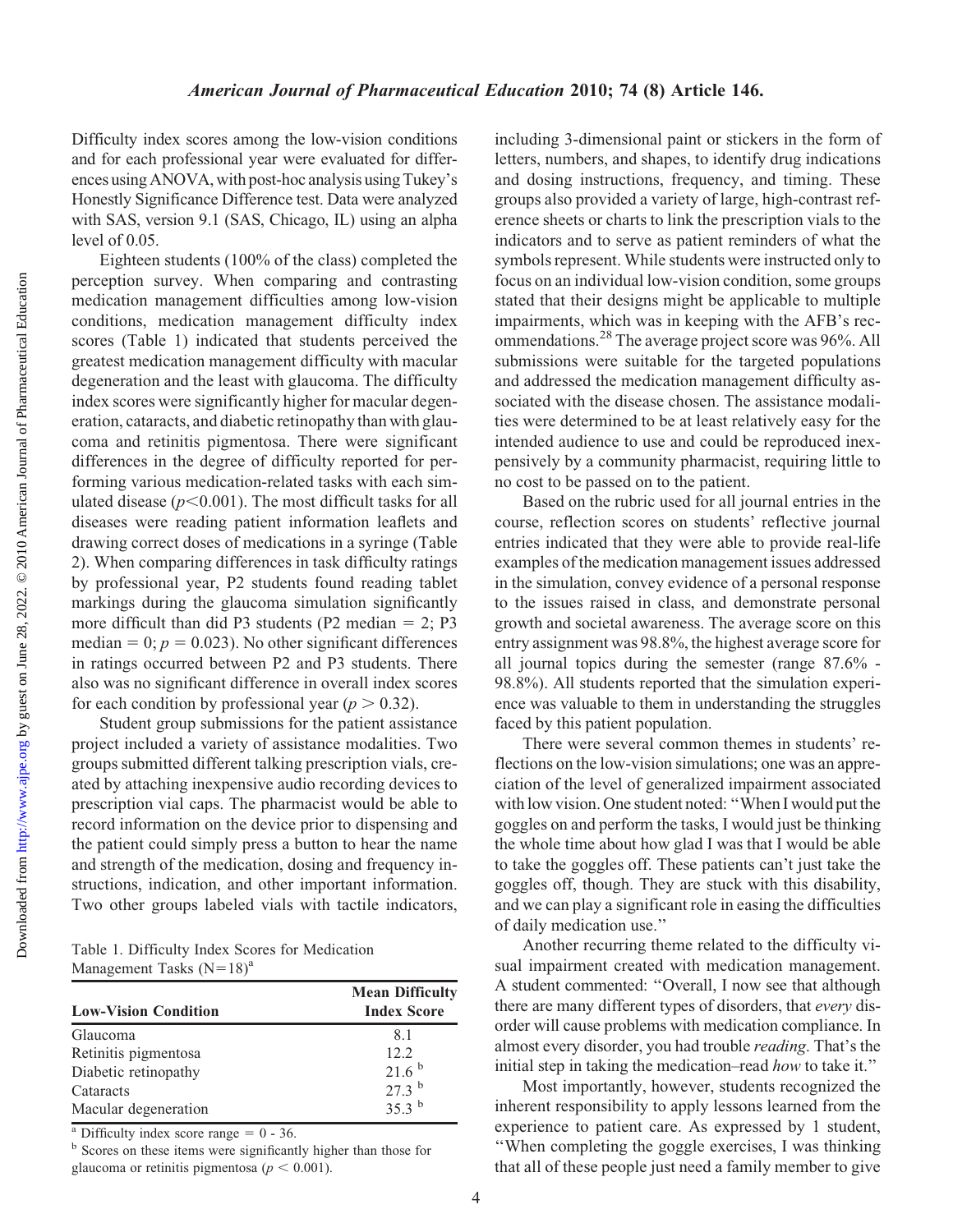|                                   |                                                         | <b>Low-Vision Condition</b> |                 |  |                                                                                                                         |  |  |
|-----------------------------------|---------------------------------------------------------|-----------------------------|-----------------|--|-------------------------------------------------------------------------------------------------------------------------|--|--|
|                                   |                                                         | <b>Retinitis</b>            | <b>Diabetic</b> |  | <b>Macular</b>                                                                                                          |  |  |
| <b>Medication Management Task</b> |                                                         |                             |                 |  | Glaucoma <sup>b</sup> Pigmentosa <sup>c</sup> Retinopathy <sup>d</sup> Cataracts <sup>e</sup> Degeneration <sup>f</sup> |  |  |
|                                   | A Reading prescription labels on medication vials       |                             | 3 <sup>d</sup>  |  |                                                                                                                         |  |  |
|                                   | B Reading auxiliary labels on medication vials          |                             | 4 <sup>d</sup>  |  |                                                                                                                         |  |  |
|                                   | C Reading patient information sheets                    |                             | 4 <sup>d</sup>  |  |                                                                                                                         |  |  |
|                                   | D Distinguishing among colors of pills                  |                             |                 |  |                                                                                                                         |  |  |
|                                   | E Distinguishing among shapes of pills                  |                             |                 |  |                                                                                                                         |  |  |
| F                                 | Distinguishing among sizes of pills                     |                             | 0.5             |  |                                                                                                                         |  |  |
| G                                 | Distinguishing fine markings on pills                   |                             | 4 <sup>d</sup>  |  |                                                                                                                         |  |  |
|                                   | H Pouring accurate doses of liquid medications          |                             | 2.5             |  |                                                                                                                         |  |  |
|                                   | Drawing up correct doses of medications<br>in a syringe |                             | 3 <sup>d</sup>  |  |                                                                                                                         |  |  |

Table 2. Pharmacy Students' Median Task Difficulty Ratings <sup>a</sup>

<sup>a</sup> Based on a scale of 0-4 on which 0 = no difficulty and 4 = great difficulty. Indicated differences are based on Kruskal-Wallis post hoc analysis.<br><sup>b</sup> Glaucoma: tasks C and I were more difficult than D, E, and F ( $p < 0$ 

them their medicines every day. That would make them lose a sense of independence though...so I felt a sense of responsibility to find a way to at least give these patients the independence of taking their own medicine!''

Anonymous feedback submitted by students was also uniformly positive. In general, students supported simulation as a learning method, expressed appreciation for the knowledge and experience they gained through the simulation, and endorsed continuation of this activity. One student noted, ''If I would have just listened to a lecture on the information, I don't think I would have realized the extent of these problems and how truly life-changing these eye conditions are to those affected.'' Several students also suggested that all pharmacy students should participate in the activity prior to graduation.

Furthermore, according to a peer reviewer, the lesson design, learning methods, organization, materials, and student participation were rated as excellent. The peer reviewer recommended 2 improvements for future simulations providing worksheets for students in class rather than requiring them to print their own copies of the document previously provided electronically and including a materials checklist in each simulation kit. (The checklist is available from the author upon request.)

#### DISCUSSION

The goal of this simulation activity was to provide students with first-hand knowledge of vision-related medication management difficulties needed to devise methods for improving access to prescription information for these patients. The lack of assistance available to this underserved population may have potentially fatal consequences;

therefore, it is important for future pharmacists to be prepared to address this health system deficit. Since not all visually impaired individuals experience the same problems in management of their medications, students must be given the opportunity to consider the differences in older adults with low vision and how to tailor methods of assistance to individual patients. Patients with macular degeneration, ie, loss of central vision, do not have the same needs as patients with glaucoma, ie, loss of peripheral vision. According to the AFB, there is no single assistance modality that meets the needs of most individuals with visual impairment.<sup>28</sup>

Through this simulation activity, students ''became the patient'' and gained a personal understanding of the medication management difficulties of patients with a variety of low-vision conditions. Students will not understand fully the medication-related problems of someone with low vision unless they ''see through their eyes'' and are challenged to deal with seemingly simple tasks. Only then will they be better prepared to meet the patient's needs because they will have personally experienced those needs.

Also, when students were not wearing simulation goggles, they were able to observe their peers as they struggled with the medication management tasks; thus, all students were able to experience the challenges of low-vision medication management difficulties from the viewpoints of both the ''patient'' and an observer. Student feedback from the activity suggests an improved understanding of problems experienced by patients with these conditions that would not have been afforded by teacher-directed activities. Students' reflective journal entries also indicated that students were able to recognize the challenges of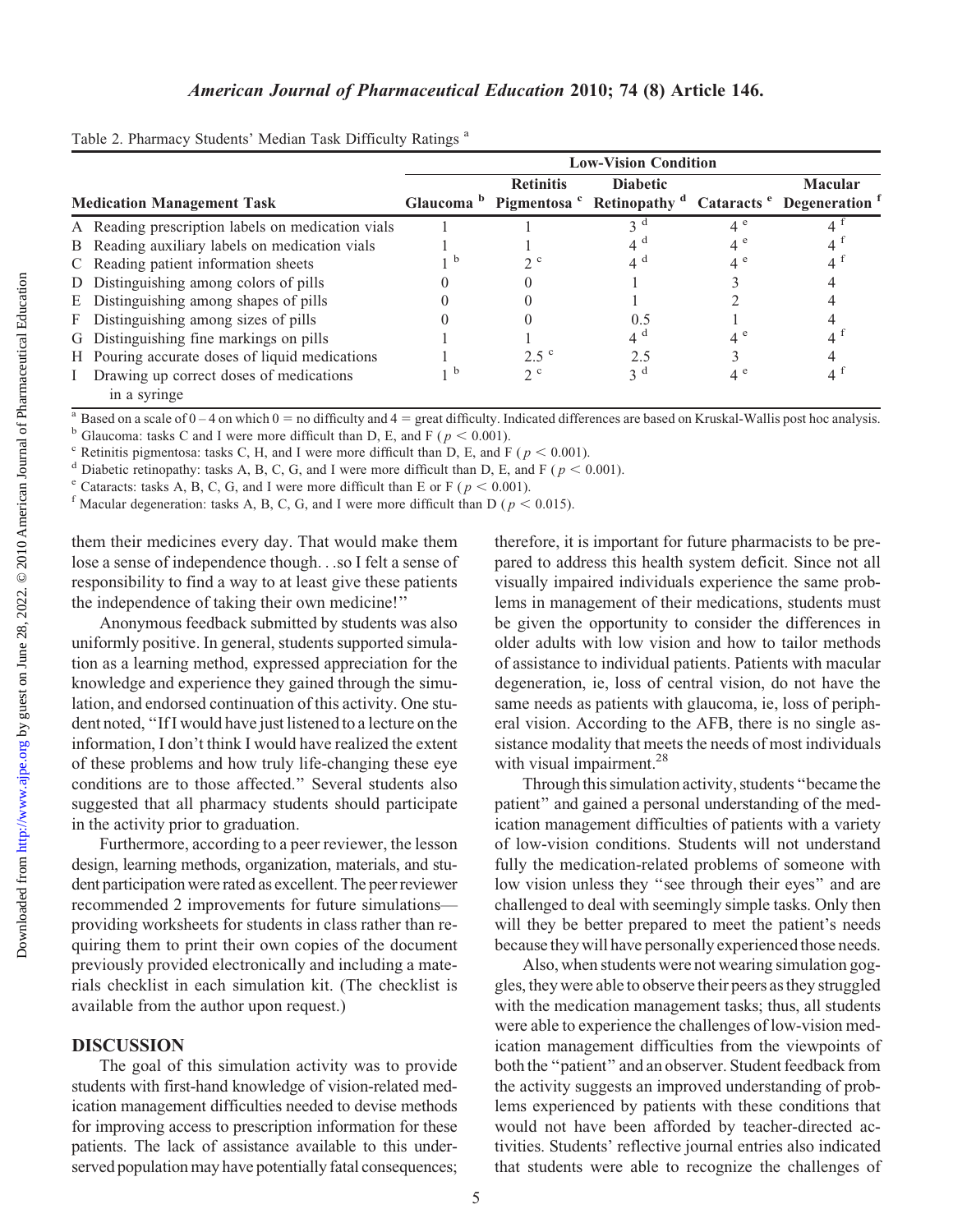low-vision patients and the need for pharmacists to intervene on their behalf.

In addition to providing valuable information about the needs of patients, the results of the perception survey also indicated students recognized that ''low vision'' was not the same for all individuals and that some medicationrelated tasks were more difficult for some low-vision patients than others. The significant differences in difficulty index scores for low-vision diseases suggest that students were able to compare and contrast medication management difficulties among low-vision conditions. The significant differences in difficulty levels for medication-related tasks suggest that students also were able to differentiate medication management difficulties of individual lowvision conditions. Students' perceptions that macular degeneration (the leading cause of vision loss over age 65 years) and cataracts (the leading cause of blindness worldwide) are among the most difficult diseases with which to live are notable. In addition, students' perceptions that patients with macular degeneration, cataracts, and diabetic retinopathy will have the greatest medication management difficulties are in line with the fact that these diseases primarily impair the central visual field, while glaucoma and retinitis pigmentosa are impairments of peripheral vision. Completion of medication management tasks present greater difficulty for those with impaired central vision and therefore these patients require more assistance from the pharmacist.

In the patient assistance project, students were challenged to think critically and develop creative solutions to patient problems, consistent with recommendations of the AACP and ACPE.<sup>11-13</sup> The characteristics of the projects submitted signified that students ''learned''' on a variety of levels. First, they were able to apply knowledge attained from the simulation to a patient situation. Students also analyzed the unique qualities of the specific low-vision patient population, including other age-related impairments such as arthritis, cost concerns, and limited access to resources. Then they synthesized the information and evaluated the specific situation to select an effective assistance modality that pharmacists may provide at the community pharmacy level. Although some projects were judged by the course coordinator to have some suspected flaws related to ease of use by the intended audience, all were minor problems that could easily be remedied with some refinement by the students.

Prior to the first offering of this activity, several hours of time are required to create the simulator goggles and assemble all supplementary materials required for the simulation tasks. However, once materials are created and kits are assembled, subsequent offerings only require that liquids be replenished in bottles and missing or broken supplies be replaced. While the schedule of this geriatric elective allows for all simulation stations to be completed in one 100-minute class period, courses without the benefit of an extended class time would require the stations to be set up on multiple days if the classroom space is shared by other classes. Estimated costs for this activity are about \$80 to \$90 per single complete set of simulation materials (\$130 to \$150 with 2 sets of goggles per kit as recommended in the checklist). In addition, many of the materials can be prepared in a pharmacy school dispensing laboratory.

Some limitations to the simulation activity and methods of assessment were identified. A convenience sample was used rather than a random sample and the survey sample size was small. The difference in difficulty index scores between P2 and P3 students for glaucoma is likely attributable to the small sample size rather than reliance of the P3 students on prior knowledge of the disease state from previous courses to complete the simulation activities. Also, the results represent students who voluntarily enrolled in this geriatric elective course and may not be representative of all student pharmacists.

Although all station facilitators were trained prior to the activity, facilitation of some stations by course instructors rather than other students may have led to bias in student responses on the perception questionnaire. Also, the rubrics used to grade the student assignments had not been validated and the scores for the rubric dimensions were subjectively assigned by the course coordinator.

For the most recent offering of this simulation activity, worksheets were provided to students and a material checklist was prepared as recommended by the peer reviewer. The checklist was extremely helpful in preparing for the simulation. Furthermore, the list of tasks in which students engage while wearing the goggles will be expanded to include manipulation of pill splitters, blood glucose monitors, and automatic home blood pressure machines for future simulations. Also, based on student feedback suggesting that this activity would be beneficial to all student pharmacists, plans have been made to move the simulation from the geriatric elective course into the required curriculum. At the time this activity was developed, the curriculum at the University of Louisiana at Monroe College of Pharmacy was being redesigned into a modular, integrated curriculum with incorporation of an integrated laboratory sequence to provide for more active learning. This lowvision simulation will be part of the required laboratory course so that all students may gain the knowledge, skills, and attitudes afforded by this unique learning experience.

#### SUMMARY

A patient-centered, student-directed learning activity involving simulation of low vision using goggles with